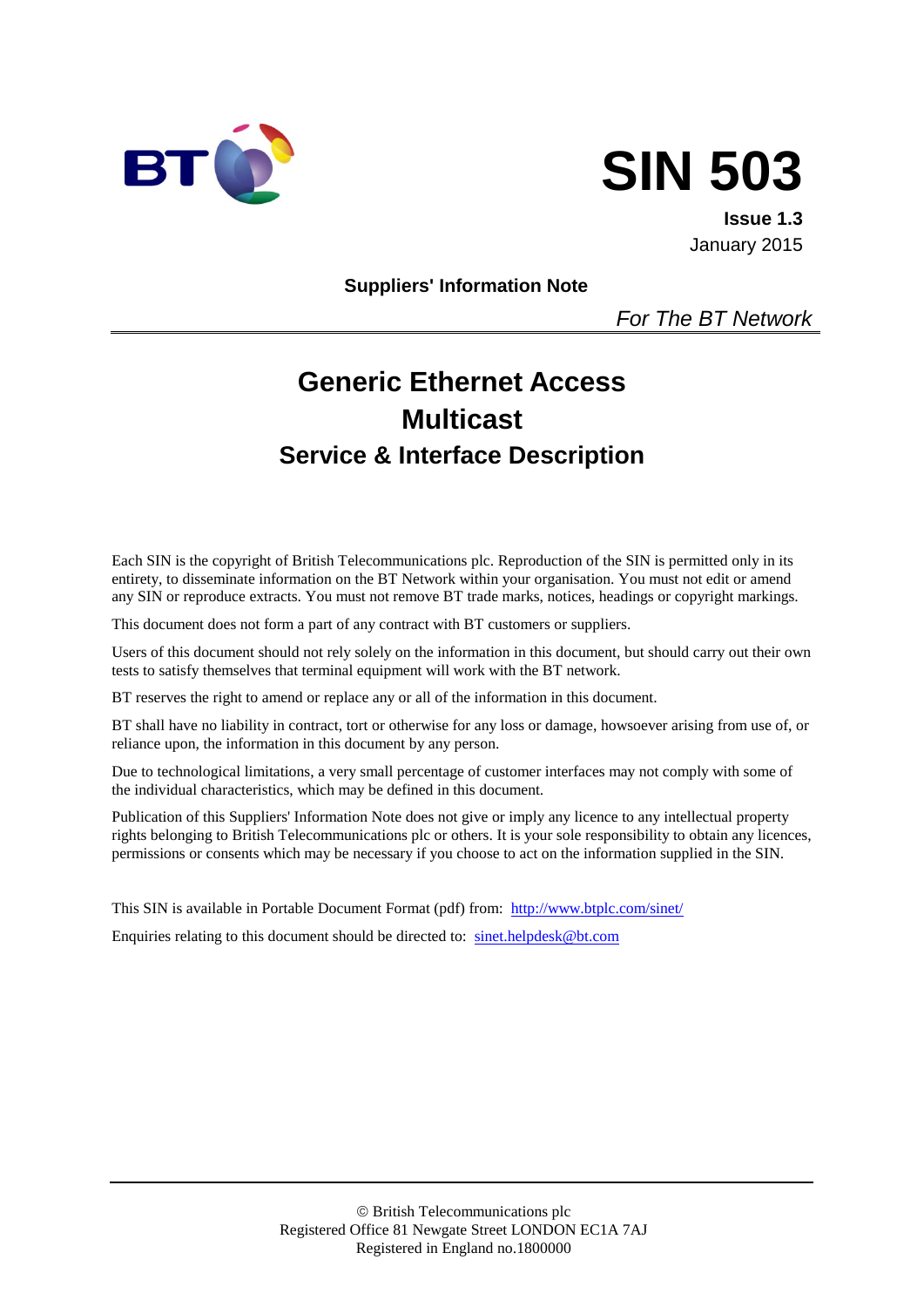# **CONTENTS**

| $\mathbf{1}$ . |       |  |
|----------------|-------|--|
| 2.             |       |  |
| 2.1            |       |  |
| 2.2            |       |  |
| 3.             |       |  |
| 3.1            |       |  |
|                | 3.1.1 |  |
|                | 3.1.2 |  |
|                | 3.1.3 |  |
|                | 3.1.4 |  |
|                | 3.1.5 |  |
|                | 3.1.6 |  |
|                | 3.1.7 |  |
|                |       |  |
|                | 3.2.1 |  |
|                | 3.2.2 |  |
| 3.3            |       |  |
| 3.4            |       |  |
|                | 3.4.1 |  |
| $\mathbf{4}$ . |       |  |
| 5.             |       |  |
| 6.             |       |  |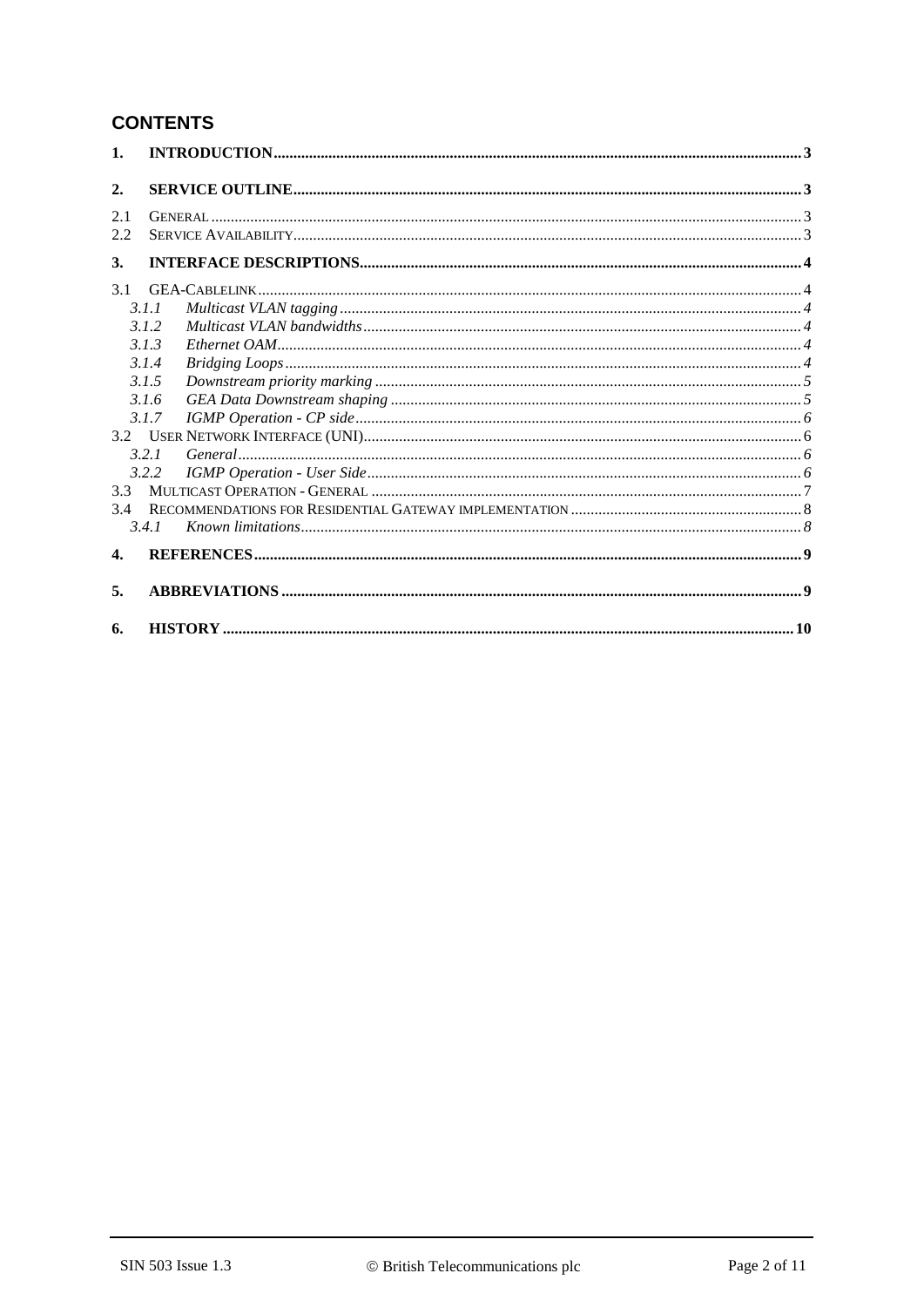# **1. Introduction**

The Openreach Next Generation Access (NGA) portfolio provides high bit rate access solutions utilising fibre and existing copper based infrastructure as described in STIN501 and SIN498 [\[4\].](#page-8-0)

This document describes the enhancement to these products to support a Multicast services capability. Specifically, this document provides details relevant to CPs regarding multicast protocols, operation and features.

This Suppliers' Information Note (SIN) provides details relevant to CPs regarding connectivity and interfaces.

The publication of this SIN does not commit Openreach to a commercial launch of any new/changed service, nor does it commit Openreach to the particular implementation described within this document. Should Openreach decide to commence a roll-out of the trialled engineering implementation, the matters pertaining to this SIN will be reflected in an update to the relevant Suppliers Information Notes (SINs) and the publication of the necessary Service Provider Information Notes (SPINs).

It should be noted that the information contained within this SIN might be subject to change due to either the results of BT developments, testing or due to feedback from customers. Please check with the http://www.sinet.bt.com site to ensure you have the latest version of this document.

Users of this document should not rely solely on the information contained in it, but should carry out their own tests to satisfy themselves that terminal equipment will work with the BT network

Further information regarding the product trial and pilot product launch can be obtained by contacting your Openreach Sales & Relationship Manager.

# **2. Service Outline**

# **2.1 General**

Openreach is to provide the Multicast product, a Next Generation Access (NGA) product, at GEA-FTTP and GEA-FTTC locations.

# **2.2 Service Availability**

Openreach is launching Generic Ethernet Access on Fibre to the Cabinet (GEA-FTTC) and Fibre to the Premises infrastructure (GEA-FTTP). Multicast is available at all deployed and released Layer 2 Switches (L2S).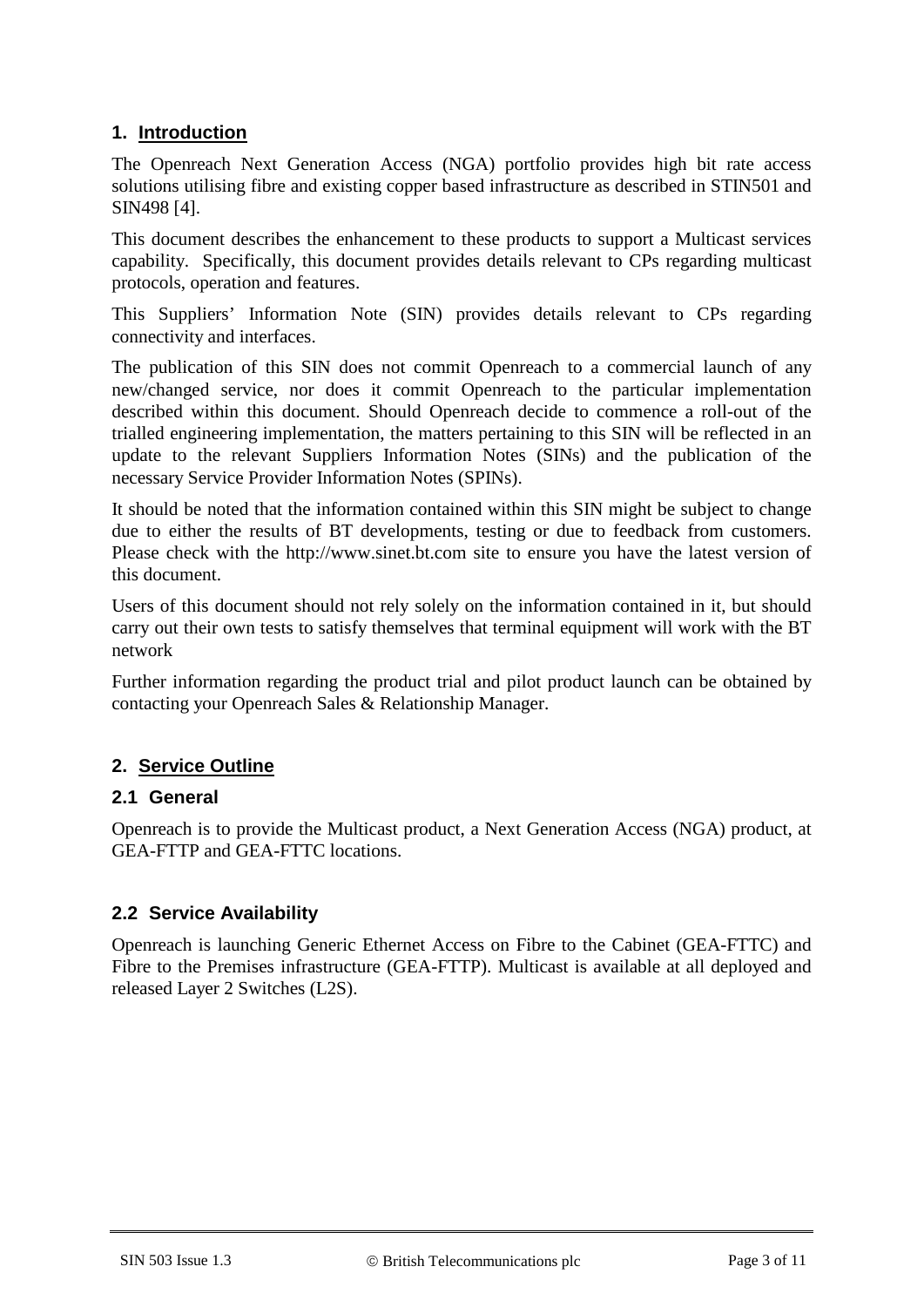# **3. Interface Descriptions**

# **3.1 GEA-Cablelink**

Unless otherwise stated, the existing FTTx NGA SINs apply and are not repeated herein.

Multicast is supported by a dedicated Multicast VLAN over one, and only one, GEA-Cablelink interface per CP per L2S. This Multicast VLAN provides isolation between different CPs and their users in all aspects of multicast operation including layer 2 and layer 3.

The Ethertype of the GEA-Cablelink as a whole is configurable as described in existing FTTx SINs. The outer VLAN Ethertype configured shall also apply to the Multicast VLAN.

The Multicast VLAN shall carry the media streams (multicast channels) downstream from the CP and IGMP messaging to and from the NGA network.

# **3.1.1 Multicast VLAN tagging**

The Multicast VLAN is single tagged (IEEE 802.1Q).

The Multicast VLAN will have a VLAN ID in the range 3001 to 3070.

The CP cannot specify the ID to be added; Openreach will allocate the lowest available unused tag ID. This will be in the range 3001-3070.

Note - It is not possible to change the VLAN tag ID once the Multicast VLAN has been ordered.

CPs should note that multicast traffic from the Modem/ONT will be untagged.

# **3.1.2 Multicast VLAN bandwidths**

Multicast VLANs will be available at discrete bandwidths. These will be available in the range of 0Mbit/s to 860Mbit/s, between 0Mbit/s and 200Mbit/s, there is an increment of 5Mbit/s, between 200Mbit/s and 500Mbit/s, and there is an increment of 10Mbit/s. Beyond 500Mbit/s the increments are of 20Mbit/s. The bandwidth will be policed on ingress at the  $L2S$ .

NB - 1Mbit/s = 1,000,000 bits/s

# **3.1.3 Ethernet OAM**

Ethernet OAM is not supported on multicast VLAN.

#### **3.1.4 Bridging Loops**

To prevent MAC table corruption and bridging loops, CPs should avoid reflecting L2 frames back into the Openreach network.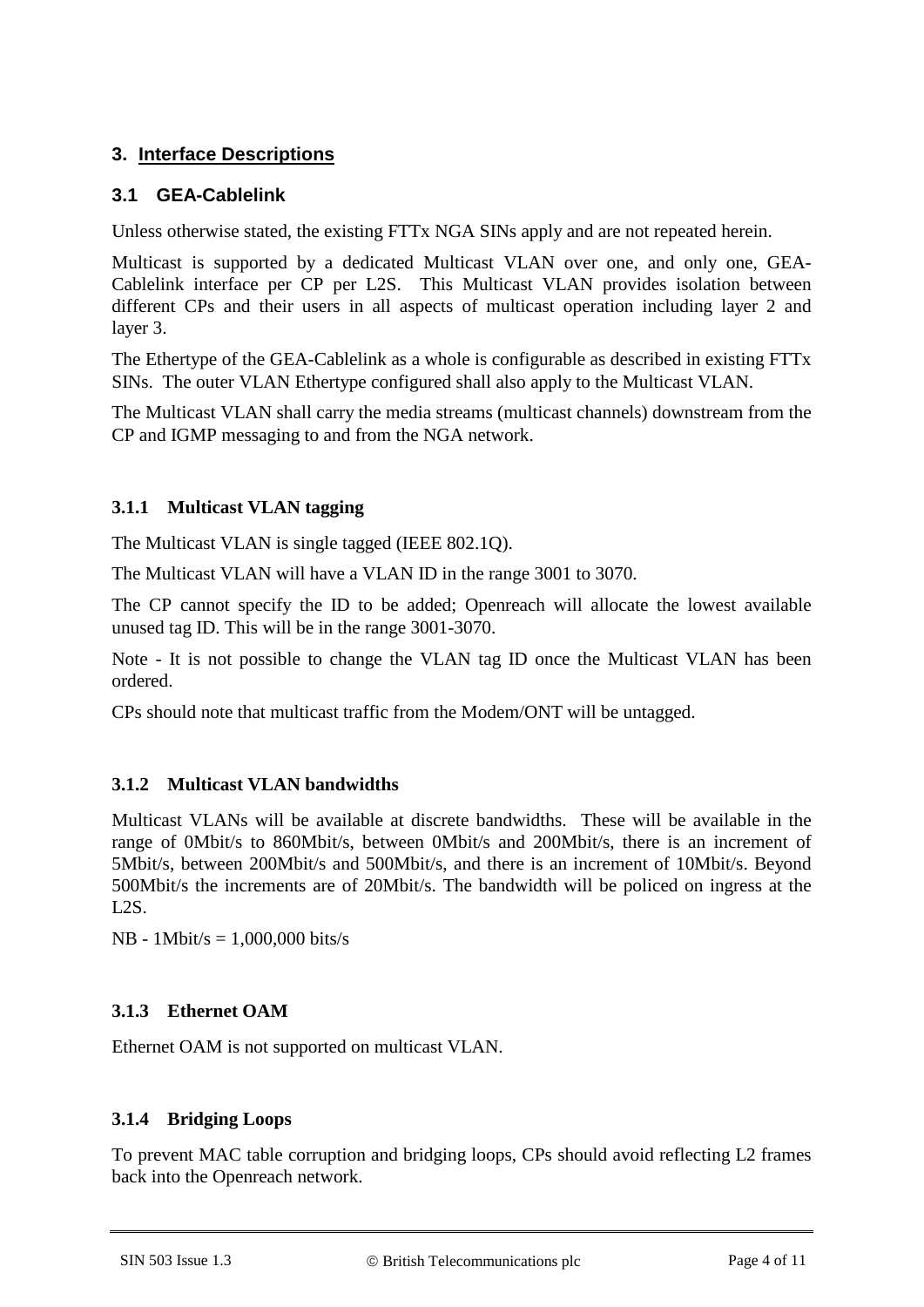#### **3.1.5 Downstream priority marking**

All Multicast traffic will be given higher priority than all Data traffic from the GEA Cablelink to the ONT / DSLAM. It will, however, be given a lower priority than the FVA traffic.

CPs are advised to set the VLAN IEEE priority of the Multicast traffic (media and IGMP) to (.1p) priority level 3.

Openreach will remark downstream Multicast traffic to level 3.

The priority range of GEA data C-VLAN is 0-4. This gives the CP control of the Data traffic priority such that selected delay sensitive applications can be promoted above Multicast. This prioritisation applies only at the downstream egress queue at DSLAM line card and within ONT; through the OLT, Multicast is always prioritised above data.

#### **3.1.6 GEA Data Downstream shaping**

In order to maintain the best possible jitter performance to both Multicast and GEA Data streams, CPs are urged to shape media streams on a per channel basis as opposed to simply shaping the aggregate of the channel streams.

Openreach will not provide any form of messaging to the CP with regard to bandwidth consumed by Multicast for GEA. CPs are encouraged to consider their own solution to ensure they can manage both the Multicast and Data services according to the available downstream rate.

# 3.1.6.1 GEA-FTTC

The Multicast plus Data downstream bandwidth available to FTTC served users is constrained by the capabilities of the physical access line.

End Users consuming Multicast for GEA will incur reduced bandwidth available to GEA Data owing to the higher priority of Multicast traffic.

# 3.1.6.2 GEA-FTTP

The Multicast plus Data downstream bandwidth available to FTTP served users is expected to be controlled by CPs to be within the peak downstream bandwidth ordered for the GEA Data service. Openreach will not at this stage enforce this, but reserves the right to do so in future.

Until Openreach enforces the sum of Multicast and Data traffic remaining within the peak downstream bandwidth ordered, the CP will be responsible for ensuring that sum of the traffic can be handled correctly by their CPE.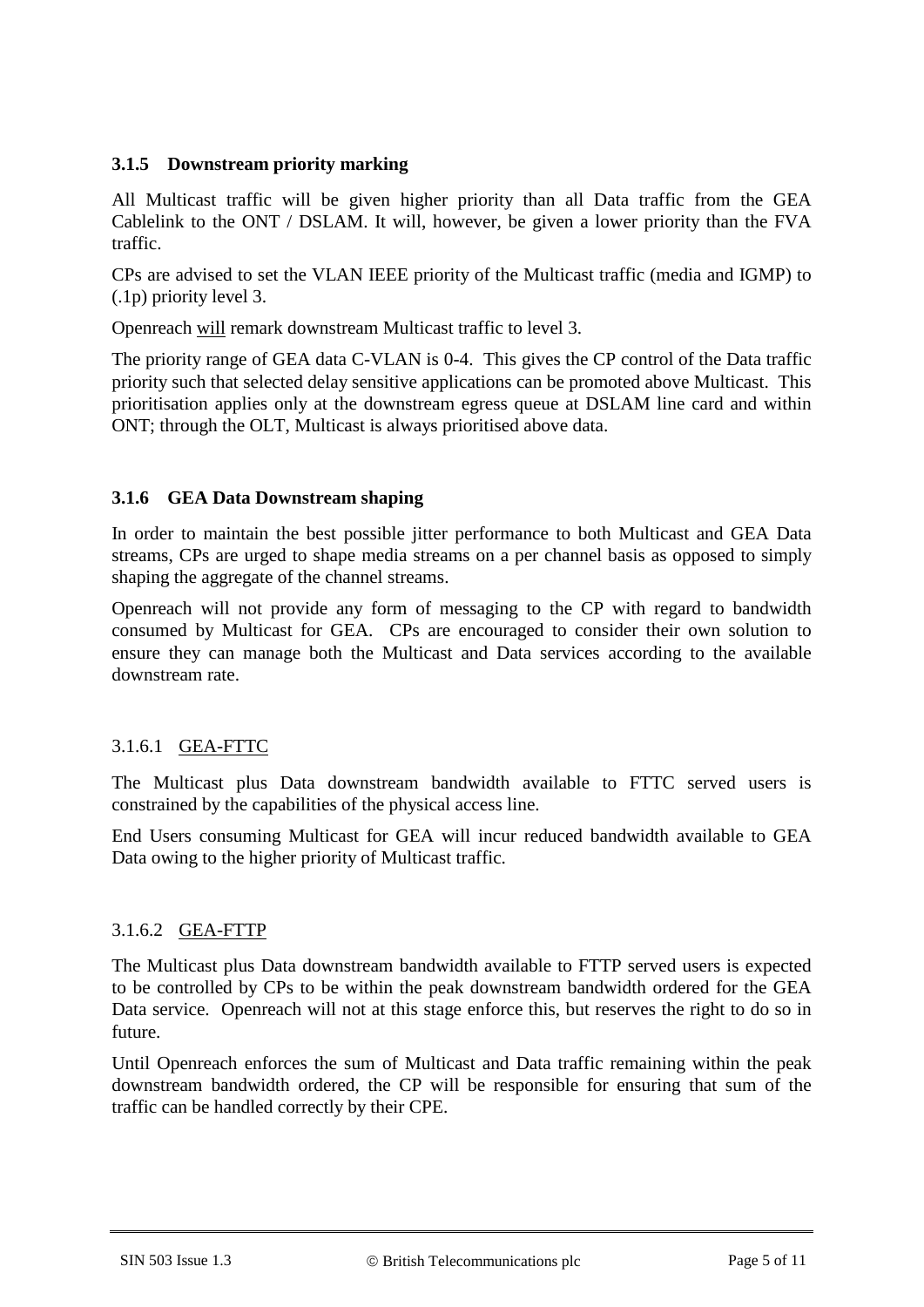# **3.1.7 IGMP Operation - CP side**

Openreach will control the excessive unauthorised rate of flow of Ethernet multicast frames by utilising IGMP messages from CPE equipment and report these to the CP interface via a proxy agent. Therefore when multiple users request to join a particular group the CP will see only the first IGMP join to that group and the last IGMP leave from that group. The CP will have no visibility of the original user's IGMP message either via the Multicast VLAN or Data VLAN.

IGMP Membership Queries from the CP to the GEA network must avoid using an IP header source address in the same range as that used for GEA element management. Specifically address range 10.0.0.0/8 should be avoided. Note that additional management reserved ranges are likely to be needed by Openreach in future. It is recommended CPs avoid using addresses in this range to ensure their Query messages are not ignored.

The Openreach GEA network will support IGMPv3 as defined by RFC3376 except for known limitations, as described in section [3.3.1.](#page-7-0) Note that IGMPv3 includes backward compatibility to IGMPv2. IGMPv1 messages are not supported.

The IGMPv3 membership reports proxied by the L2S to the CP interface will have an IP header source of 0.0.0.0. Note: Should this prove not to be possible for the trial, Openreach may need to choose a non-zero address initially.

# **3.2 User Network Interface (UNI)**

# **3.2.1 General**

When a CP orders Multicast for GEA on an L2S, Openreach will enable that capability to all their GEA Data services served by that L2S. It will not be possible to selectively enable Multicast on a per GEA Data service basis. All subsequent end users will be enabled for the Multicast capability as part of their GEA Data order.

A GEA Data service can only be served with Multicast traffic from the Multicast VLAN owned by their CP.

Initially, Openreach will only support Multicast on the first data port on GEA-FTTP. Further support will be made available in due course.

End Users of CPs that have a Multicast VLAN on their L2S will no longer be transparent to IGMP over IP over GEA Data; these packets will be intercepted by Openreach to support the Multicast for GEA service.

Openreach will prevent users injecting traffic into the Multicast VLAN; therefore no user-touser communication is possible through multicast group membership.

# **3.2.2 IGMP Operation - User Side**

As stated in the IGMP specification [2], there will be no acknowledgement that Openreach or the CP has accepted a membership join report or that a media stream exists for the group and is being sent.

Openreach will employ "fast leave" mode of IGMP. The benefit is most apparent when an FTTC served user changes from one channel stream to another. By immediately cutting the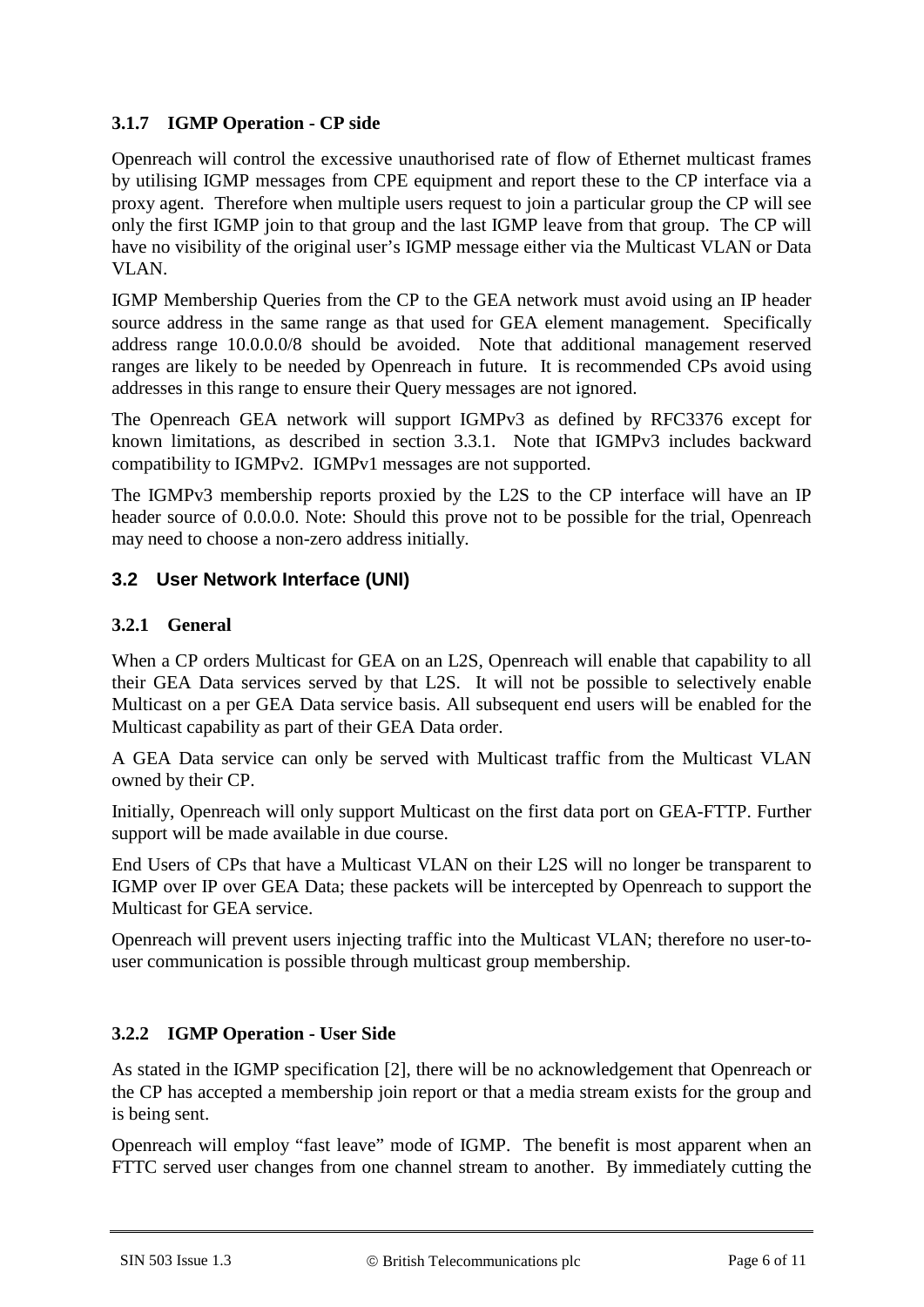stream of the unwanted channel, the downstream bandwidth is released for the new channel and other services sharing the downstream bandwidth.

Openreach will operate in IGMP snooping mode with proxy agent. CPE should therefore expect and should respond to IGMPv2 and IGMPv3 query messages from the proxy agent having a source IP address of 0.0.0.0. Note: Should this prove not to be possible for the trial, Openreach may need to choose a non-zero address initially.

It is recommended that CPs are familiar with Residential gateway requirements to support Multicast as set out in the broadband forum's guidance in TR101 and TR156, available at www.broadband-forum.org/.

#### 3.2.2.1 IGMP encapsulation

IGMP messages intended for the Openreach Multicast service must be sent as either:

- IGMP over IP; or
- IGMP over Ethernet, within VLAN 0 only Explicitly, IGMP messages sent as IGMPoPPPoE will be passed through transparently to the CP and will not be acted on by Openreach.

#### 3.2.2.2 IGMP upstream prioritisation

To ensure IGMP upstream packets are treated with the highest available scheduling priority, CPE should encapsulate them in VLAN-0 and set the IEEE priority field to 3 or above.

#### 3.2.2.3 IGMP use limitations

Openreach will impose a limit to the total number of groups a UNI is permitted to join simultaneously, sixteen or less group memberships will be permitted irrespective of their bandwidth.

There will be a finite limit to the rate of IGMP messages that Openreach will process. This limit is still to be determined but will be set at a level not less than 10 IGMP packets per second.

#### **3.3 Multicast Operation - General**

Openreach will support IPv4 multicast only.

Except for the following restrictions stated, Openreach will accept membership join reports to all groups; there is no support within Openreach network to accept or deny joins based on bandwidth allocation or group addresses permitted to a user or their CP.

Openreach will use a common multicast GEM for distribution of downstream multicast content over GPON. Openreach does not encrypt this content. All ONTs attached to the PON receive this content. The Openreach ONT will only forward this content to UNIs that have a valid membership join.

Openreach will support IP multicast group addresses in the range 225.0.0.0 to 239.255.255.255. The range 224.0.0.0/24 reserved range will not be accepted in accordance with IANA rules.

Irrespective of source specific multicast service model implied by the use of IGMPv3, Openreach will not enforce the use of SSM destination addresses (232.0.0.0/8) as defined by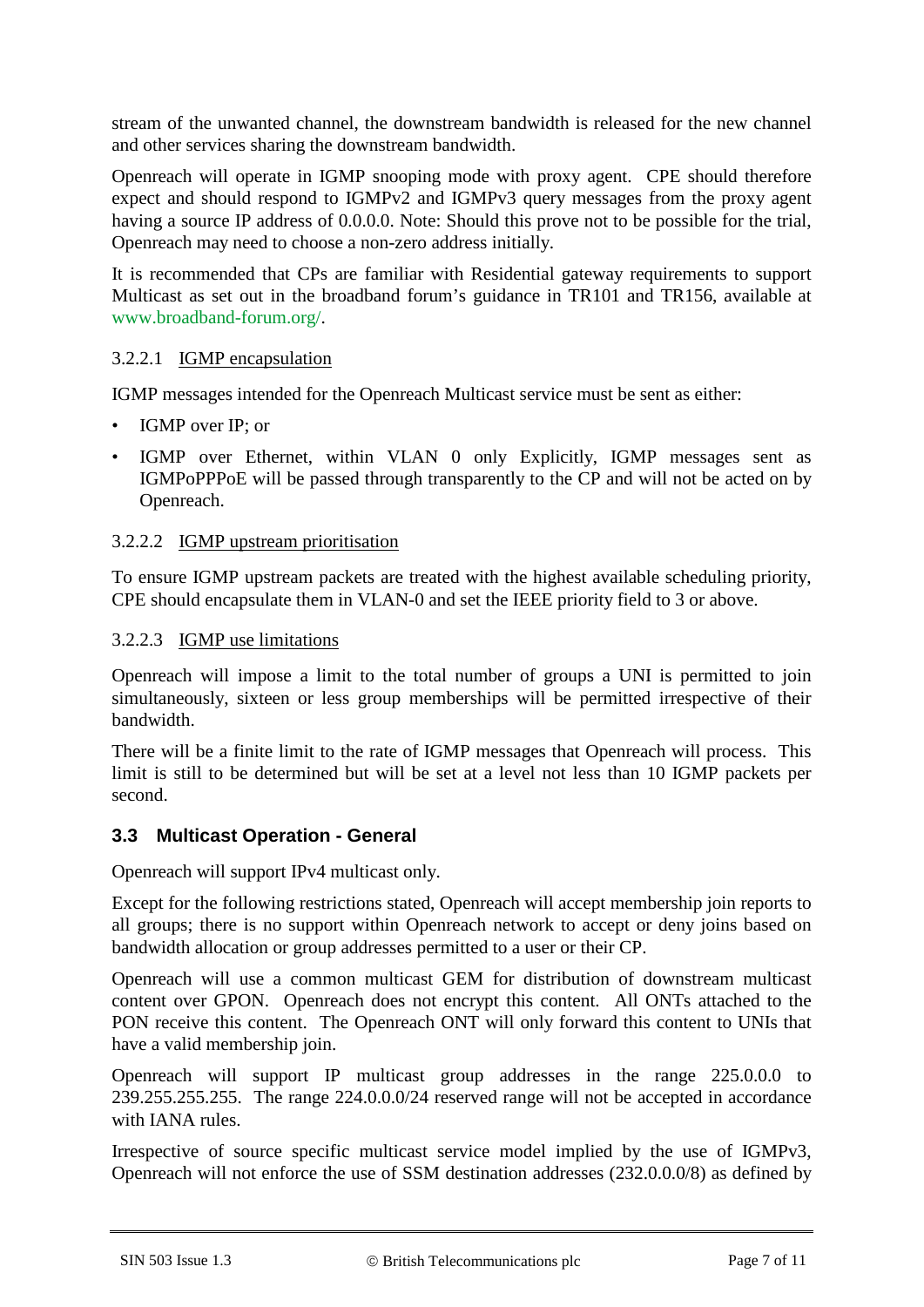RFC3376 (IGMPv3). Likewise there is no special treatment or restriction of the GLOP address range defined by RFC2770.

GEA will replicate multicast streams according to esdestination MAC address. Only 23 bits of the MAC address can be used to distinguish different groups. Since the multicast MAC address is derived from the IP group address, CPs must ensure IP group addresses are unique when a 23 bit mask is applied.

Because IGMPv3 includes backward compatibility to IGMPv2, any host sending an IGMPv2 report will cause the Openreach interface to revert to v2 mode and will initiate an immediate IGMPv2 query to other hosts attached to that interface, thus causing those hosts to revert to IGMPv2 mode. The scope of the Openreach interface for FTTC is the modem UNI and attached LAN. For FTTP the interface scope is all ONT UNIs (and their attached LANs) common to that CP on the same PON.

#### **3.3.1 Recommendations for Residential Gateway implementation**

Most networked home devices will generate IGMP in relation to uPNP (SSDP) potentially causing unnecessary MAC learning and IGMP processing load on the DSLAM line port. IGMP proxy as described in [RFC4605](http://tools.ietf.org/html/rfc4605) provides effective layer 2 and layer 3 isolation between the home environment and the Openreach NGA platform. The benefits of IGMP proxy include:

- Source MAC addresses from numerous LAN hosts are not visible to the Openreach network thus eliminating risk of the limited MAC learning table becoming exhausted.
- Reduction in IGMP report flows to the upstream device (Openreach DSLAM or OLT). If the number of IGMP devices in the home is excessive, a high volume of IGMP from uPNP (SSDP protocol) and other non-TV multicast operating system services could impact user experience in terms of reliability when changing TV channels. Group address filtering of non-TV IGMP reports within the residential gateway is also recommended for the same reason.
- Multicast for GEA generates and receives IGMP. This layer 3 protocol conveys parameters such as source IP address and timer values all of which are a potential source of interworking issue. The risk of interworking issues can be reduced, or the level of end to end testing complexity can be reduced if IGMP proxy is implemented. With the isolation provided by proxy working, variants of STB need only be tested against variants of residential gateway and variants of residential gateway against variants of DSLAM. With IGMP bridging/snooping, of all permutations of DSLAM, residential gateway and STB variants would be necessary to ensure service reliability.
- In accordance with broadband forum TR101, a VDSL port that is Multicast for GEA enabled will not relinquish elected IGMP querier status. If other multicast routing devices are present in the home or CP data network, this could be problematic without careful consideration at the design stage. IGMP proxy offers an ideal solution.

# <span id="page-7-0"></span>**3.3.2 Known limitations**

RFC3376 for IGMPv3 details support for source filtering, that is, the ability for a system to report interest in receiving packets 'only' from specific source addresses, as required to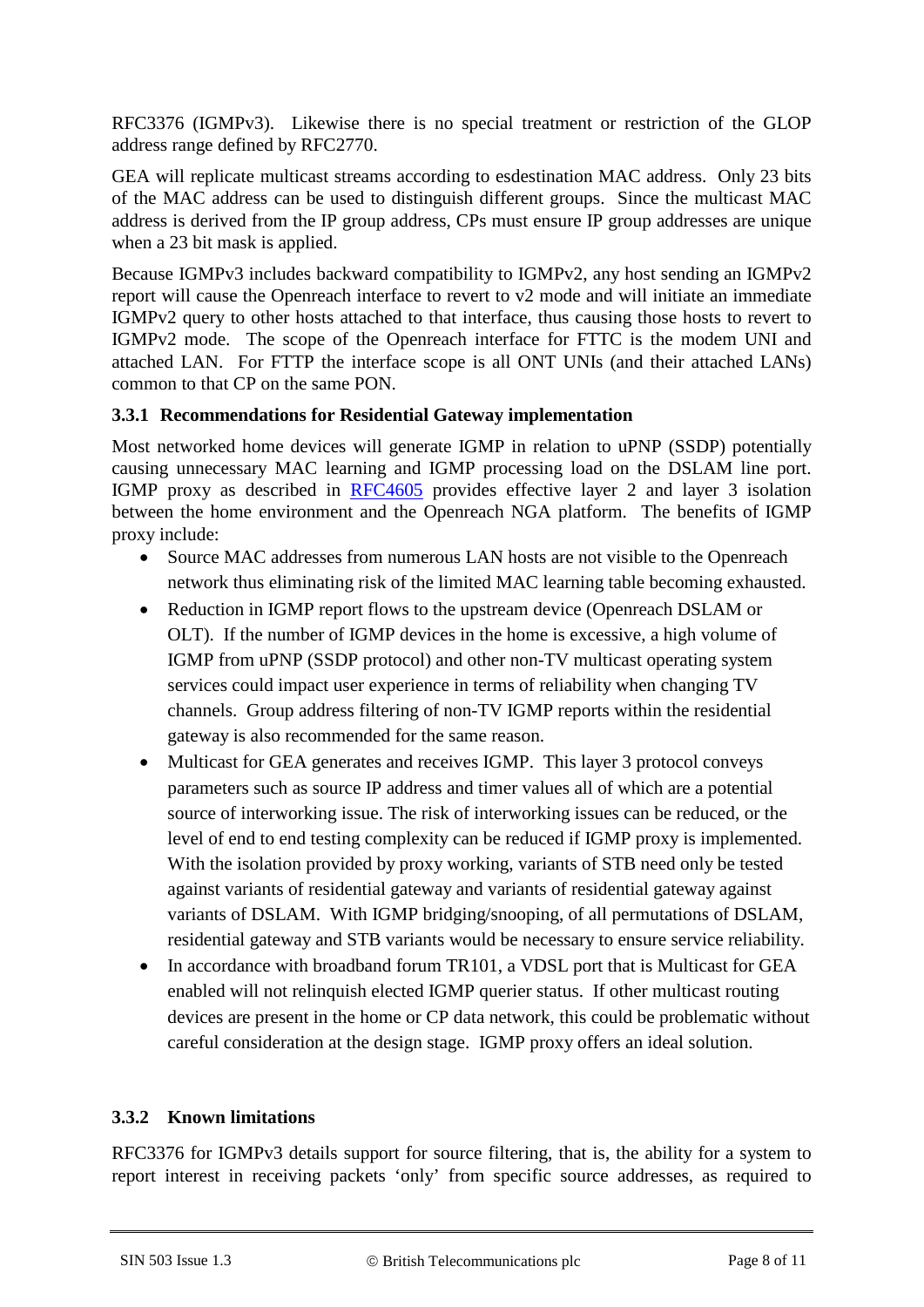support Source-Specific Multicast [SSM], or from 'all but' specific source addresses, sent to a particular multicast address. Openreach will not support the "'all but' specific source addresses" requirement. Specifically, If GEA receives IGMPv3 report of To\_EXclude  $({X}, G)$ , or Is\_EXclude  $({X}, G)$ , meaning join to group G except from source X (or multiple sources listed), the membership report will be silently ignored by Openreach. If an empty list is provided, the report will be accepted and acted upon.

MAC learning of end user IGMP over Ethernet is enabled for Multicast for GEA. The CP Hand-over Port is restricted to a Maximum 8 MAC addresses. Once this MAC limit has been reached, learning of additional MAC addresses is disabled and frames from unknown sources are dropped on entry to the Openreach head end. The aging time for MAC addresses in the table is 300 seconds; once a source is no longer transmitting traffic its MAC address is removed from the table after this period. Typically, CP's will forward multicast traffic to the NGA head end via one or two edge routers. If this is the case, the restriction of 8 MAC addresses will not be an issue. The MAC address restriction applies to only certain Openreach head ends depending on the vendor of the equipment.

MAC learning of end user IGMP over Ethernet is enabled for Multicast for GEA. This only applies if their associated CP is Multicast for GEA enabled. VDSL ports are restricted to a maximum 8 MAC addresses. Once the MAC limit has been reached, learning of additional MAC addresses is disabled and frames from unknown sources are dropped. The aging time for MAC addresses is 300 seconds. Typically, all traffic originating from the end user will be via a layer 3 gateway device in the end user premises. Source MAC addresses from various home computers and networked devices could propagate through the residential gateway depending on the type of IGMP implementation. It is highly recommended that RG's supporting Multicast for GEA implement IGMP proxy as described in [RFC4605](http://tools.ietf.org/html/rfc4605) as opposed to forms of IGMP bridging/snooping similar to that described in [RFC4541.](http://tools.ietf.org/html/rfc4541) See section 2.2.2.

for a description of the benefits and impacts of not using IGMP proxy. The MAC address restriction applies to only certain Openreach DSLAMs depending on the vendor of the equipment.

#### **4. References**

- [1] Reserved multicast addresses<http://www.iana.org/assignments/multicast-addresses>
- [2] RFC3376 (IGMPv3)<http://www.rfc-editor.org/rfc/rfc3376.txt>
- [3] RFC2770 (GLOP Addressing)<http://www.rfc-editor.org/rfc/rfc2770.txt>
- <span id="page-8-0"></span>[4] Openreach NGA FTTC and FTTP interface specification http://www.btplc.com/sinet/
- [5] IEEE 802.1Q<http://www.ieee802.org/>

# **5. Abbreviations**

CP Communications Provider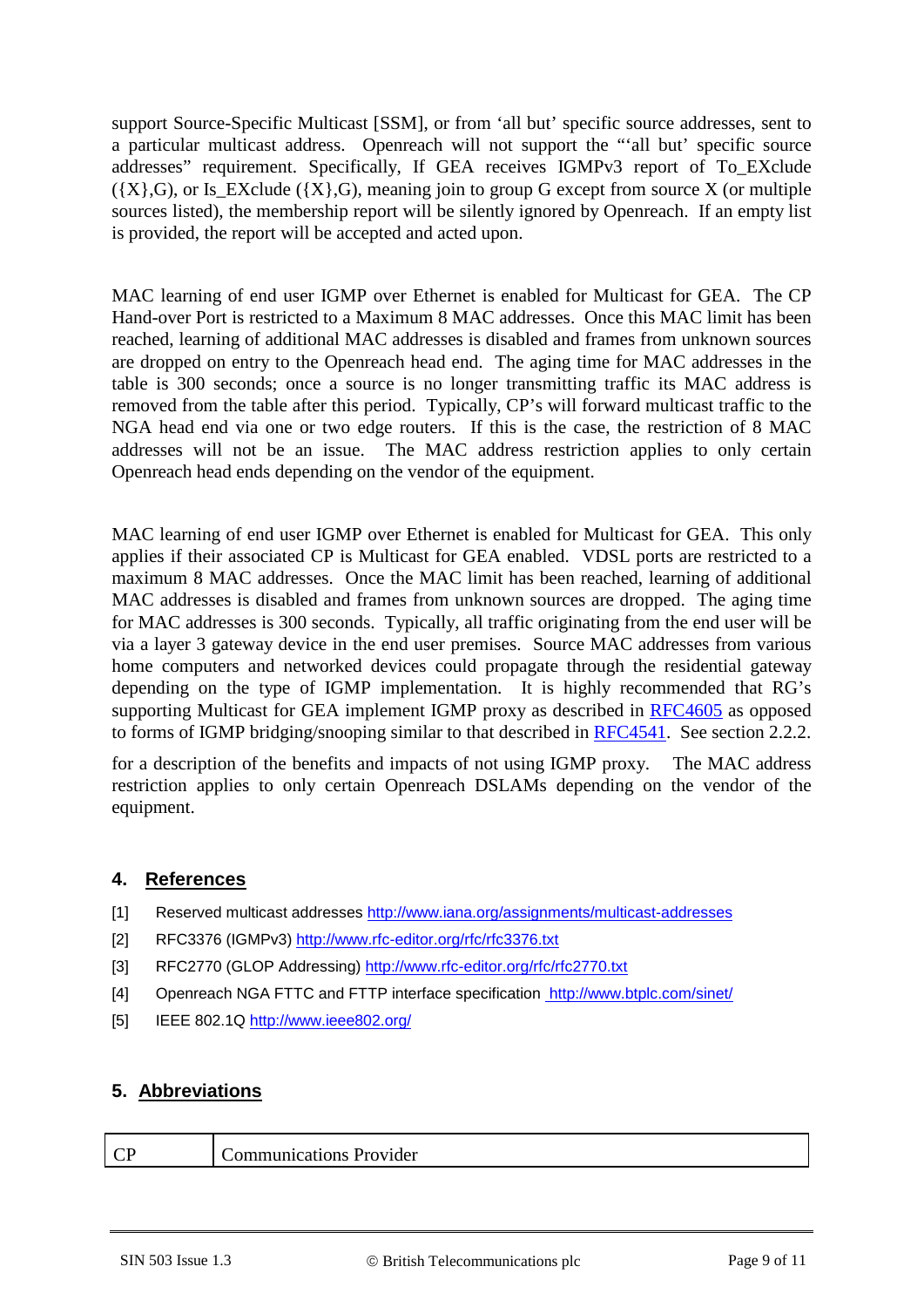| <b>CPE</b>   | <b>Customer Premises Equipment</b>                |
|--------------|---------------------------------------------------|
| <b>CVLAN</b> | <b>Customer VLAN</b>                              |
| <b>FTTC</b>  | Fibre to the Cabinet                              |
| <b>FTTP</b>  | <b>Fibre To The Premise</b>                       |
| <b>GEA</b>   | <b>Generic Ethernet Access</b>                    |
| <b>GEM</b>   | Generic Event Manager                             |
| <b>GPON</b>  | Gigabit Capable Passive Optic Network             |
| ID           | Identifier                                        |
| <b>IEEE</b>  | Institute of Electrical and Electronics Engineers |
| <b>IGMP</b>  | <b>Internet Group Management Protocol</b>         |
| L2S          | Layer 2 Switch                                    |
| <b>NGA</b>   | <b>Next Generation Access</b>                     |
| <b>NTE</b>   | <b>Network Termination Equipment</b>              |
| <b>OAM</b>   | Operations, Administration, Maintenance           |
| <b>OLT</b>   | <b>Optical Line Termination</b>                   |
| <b>ONT</b>   | <b>Optical Network Termination device</b>         |
| <b>PON</b>   | Passive Optic Network                             |
| <b>PPPoE</b> | Point to Point Protocol over Ethernet             |
| <b>SIN</b>   | Suppliers' Information Note (BT Publication)      |
| <b>SSM</b>   | Source-Specific Multicast                         |
| <b>VLAN</b>  | Virtual Local Area Network                        |
| <b>SVLAN</b> | Service VLAN                                      |
| <b>UNI</b>   | <b>User Network Interface</b>                     |

# **6. History**

| <b>Issue</b>   | Date         | <b>Changes</b>                                                                                                                                                                                                                            |
|----------------|--------------|-------------------------------------------------------------------------------------------------------------------------------------------------------------------------------------------------------------------------------------------|
| $I$ ssue $0.1$ | 18/06/2010   | Initial text provided.                                                                                                                                                                                                                    |
| $I$ ssue $1.0$ |              | September 2012 Initial text reviewed and amended to reflect product status.                                                                                                                                                               |
| $I$ ssue 1.1   | January 2013 | Updated as a result of the maximum bandwidth for Multicast<br>up from 300Mbps to 500Mbps (as a result of additional<br>capability) with additional information on Max MAC settings<br>and additional Residential Gateway settings advice. |
| $I$ ssue 1.2   |              | November 2013 Update to section 3.2.2.1 around IGMP encapsulation                                                                                                                                                                         |